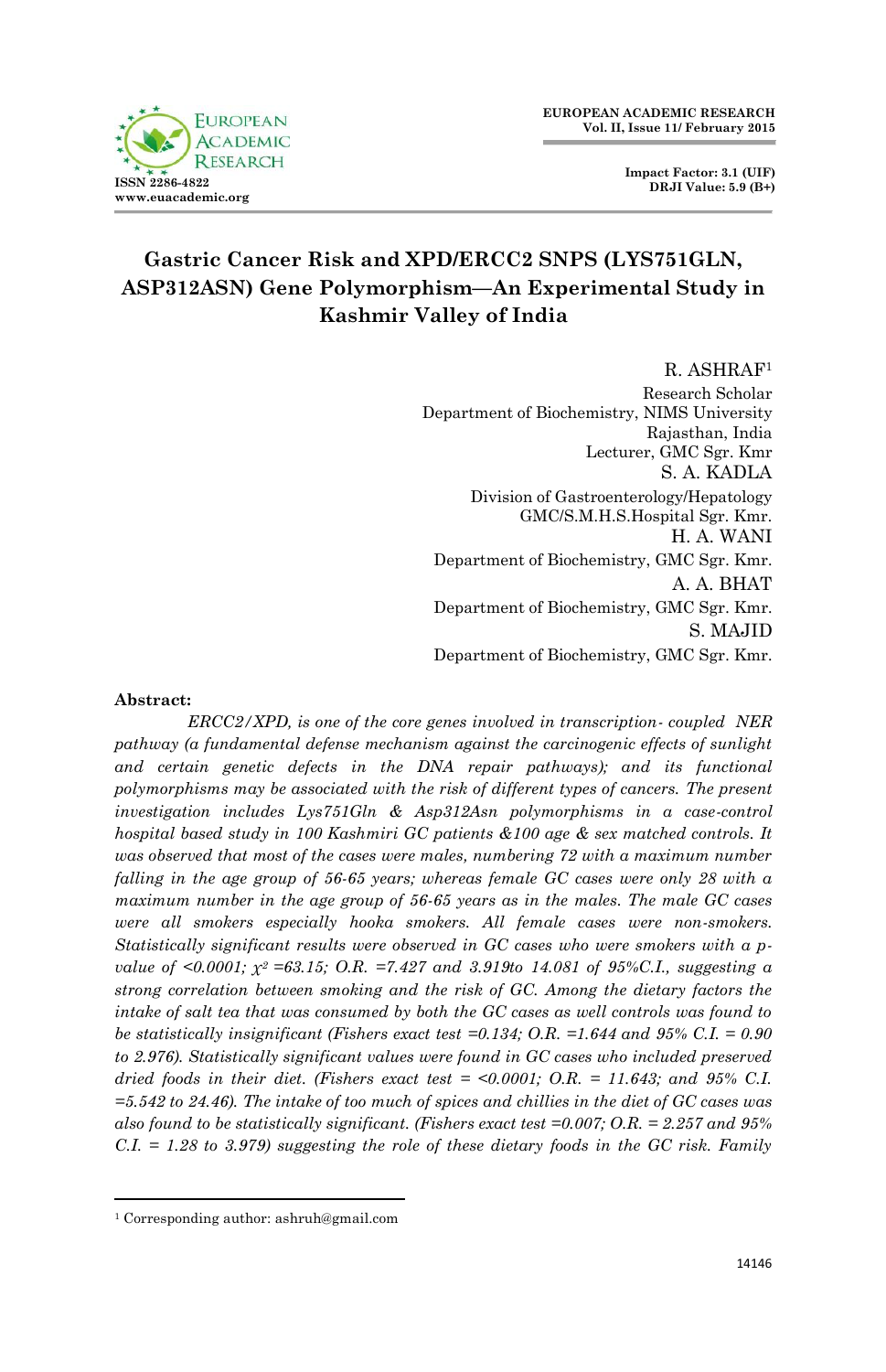R. Ashraf, S. A. Kadla, H. A. Wani, A. A. Bhat, S. Majid : **Gastric Cancer Risk and XPD/ERCC2 SNPS (LYS751GLN, ASP312ASN) Gene Polymorphism—An Experimental Study in Kashmir Valley of India**

*history of carcinogenesis although found in the small number of GC cases and none in the control group was moderately statistically significant. (Fishers exact test =0.029). The genotypic frequencies of ERCC2codon 751 showed a significant difference between cases and controls ((χ2 =16.85 p≤0.0001)). Allelic frequencies revealed statistically significant excess of Gln allele in cases as compared to controls and a low percentage of Lys allele in cases as compared in controls (Fishers exact test = ≤0.0001, OR =0.213, 95% CI 0.106 to 0.426). The codon 312 of ERCC2 studied also showed statistically significant genotypic frequencies between cases and controls (χ2 8.75 p value of 0.013). Allelic frequencies revealed statistically significant excess of Asn allele in cases as compared to controls and a low percentage of Asp allele in cases as compared in controls (Fishers exact test = 0.001, O.R = 0.384, 95% C.I = 0.218 to 0.675). The magnitude and statistical significance of Asp312Asn polymorphism was smaller and weaker than the Lys751Gln polymorphism studied in the present study of GC cases vs controls.*

**Abbreviations:** ERCC –excision repair cross-complementing rodent repair deficiency; XPD- xeroderma pigmentosum group D; GC- gastric cancer; SNP-single nucleotide polymorphism; GMC government medical college Srinagar Kashmir; NIMS- National institute of medical sciences Rajasthan.

**Key words:** Gastric cancer, Gene polymorphism, Hooka Smokers, ERCC, Jammu and Kashmir

#### **Introduction**

Gastric cancer is one of leading causes of cancer-related deaths in both sexes and thus remains a worldwide burden **(1–3)**. In India, gastric cancer is the fifth most common cancer among males and seventh most common cancer among females **(4).**The incidence of gastric cancer in India is high in certain geographical areas (southern part and north-eastern states of the country) where the incidence is comparable to high-incidence areas of the world **(5).**There has been a decline in the incidence of gastric cancer but this declining trend has not been seen in certain parts of India **(6)**. In the valley of Kashmir J&K, situated in the northern part of India, the incidence of Gastric Cancer has been reported to be a highly prevalent malignancy and together with esophageal carcinoma it accounts for about 60% of all cancers, which is higher than in other parts of the region. Kashmir is a high prevalence zone of gastric cancer. The incidence of gastric cancer in Kashmir has been reported to exceed 40% of all cancers, and the incidence is three to six times higher than that at various metropolis cancer registries in India **(7).** Cancer of the stomach is amongst the first five cancers in the Kashmir valley, with a M: F ratio of 3.17:1. **(8).**

DNA repair systems play crucial role in maintaining the normal functioning of cells and in turn maintain the genomic integrity of an organism. This genomic stability can be altered by exposure to endogenous &/ exogenous agents damaging the cellular DNA which may lead to the accumulation of the probable mutations and may result in carcinogenesis. At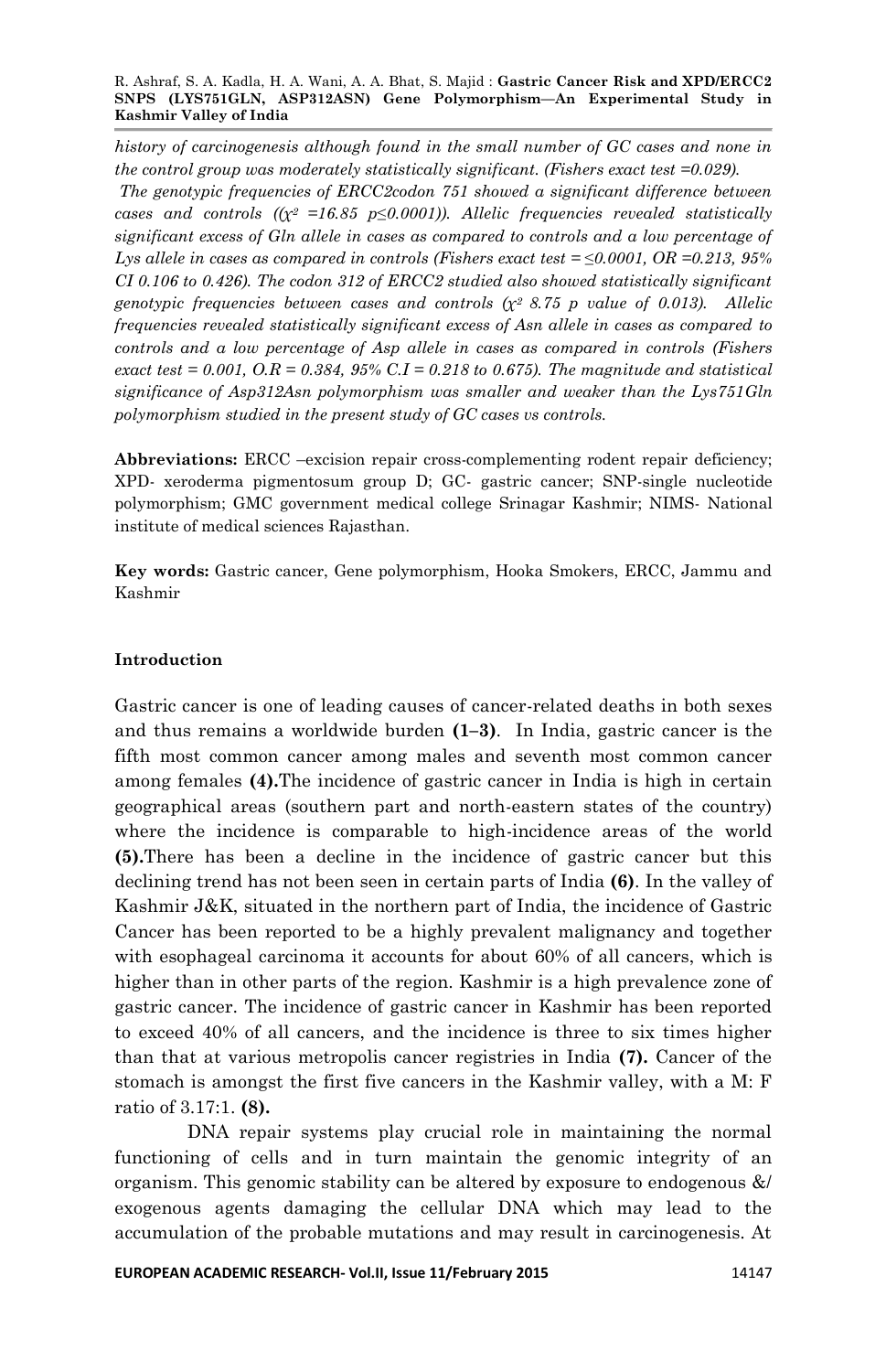least four main partly overlapping DNA repair pathways exist in humans for repairing the DNA damage**(9).**Several polymorphisms in genes that encode for DNA repair proteins have been described and most of these are participants in the four major DNA repair pathways: base excision repair (BER), nucleotide excision repair (NER), mismatch repair (MMR) and doublestrand break/recombination repair. SNPs of common DNA repair genes have been identified and demonstrated to be linked to sporadic carcinogenesis**(10).**

In mammals, nucleotide excision repair (NER) is the most versatile DNA repair mechanism responsible for removing a wide variety of helix-distorting lesions that intervene in base pairing and generally destruct transcription and normal replication**(9).** NER is also associated with the transcription coupled repair pathway**(11).** NER involves 25 proteins that locate the damaged strand, introduce incisions on each side of lesions, excise an oligonucleotide of 24 to 32 residues and fill in the gap by repair synthesis and ligation. The DNA helicase ERCC2 (XPD), subunit of the basal transcription factor TFIIH that is required for transcription initiation by RNA polymerase II, is also one of the core genes involved in transcription-coupled NER**(9,12,13).**The importance of ERCC2 is highlighted by the existence of three different disorders that are caused by hereditary defects in this protein, including cancer-prone syndrome Xeroderma Pigmentosum, Cockayne syndrome and Trichothiodystrophy **(13).**

Various studies have reported the associations of XPD/ERCC2 Lys751Gln; Asp312Asn; and /or Arg156Arg with the susceptibility to gastric cancer among different ethnicities, but with mixed or conflicting results**(2,3,14-25).**The role of the ERCC2 Asp312Asn and Lys751Gln was evaluated in several cancer case- control studies. Presence of variant alleles was reported to be associated with the risk of several types of cancers such as melanoma, prostate, bladder, esophagusamong others **(26-29).**Genetic polymorphisms in the ERCC2 gene in thyroid cancer was reported and the results showed that the ERCC2 polymorphism Asp312Asn and Lys751Gln are not separately associated with a significant increase for thyroid cancer. A statistically significant proportion carrying the variant allele Asp312Asn also had the Lys751Gln allele. The subjects homozygous for both variant alleles were overrepresented in thyroid cancer group and the combination of the two variant forms of both polymorphisms [Asn312Asn and Gln751Gln] are associated with a significant increase risk to thyroid cancer suggesting an interaction between these two polymorphisms **(30).**

In one of the study of systematic review and meta-analysis, statistically significant findings were apparently noted in Asians but not in Caucasians for both XPD/ERCC2 Lys751Gln and XPD/ERCC2 Asp312Asn polymorphisms. The study suggested that Gln751Gln (CC) and Asn312Asn (AA) genotypes may be important biomarkers of GC susceptibility for Asians, the assumption that needs to be further confirmed in future well designed studies in Asian populations **(31).**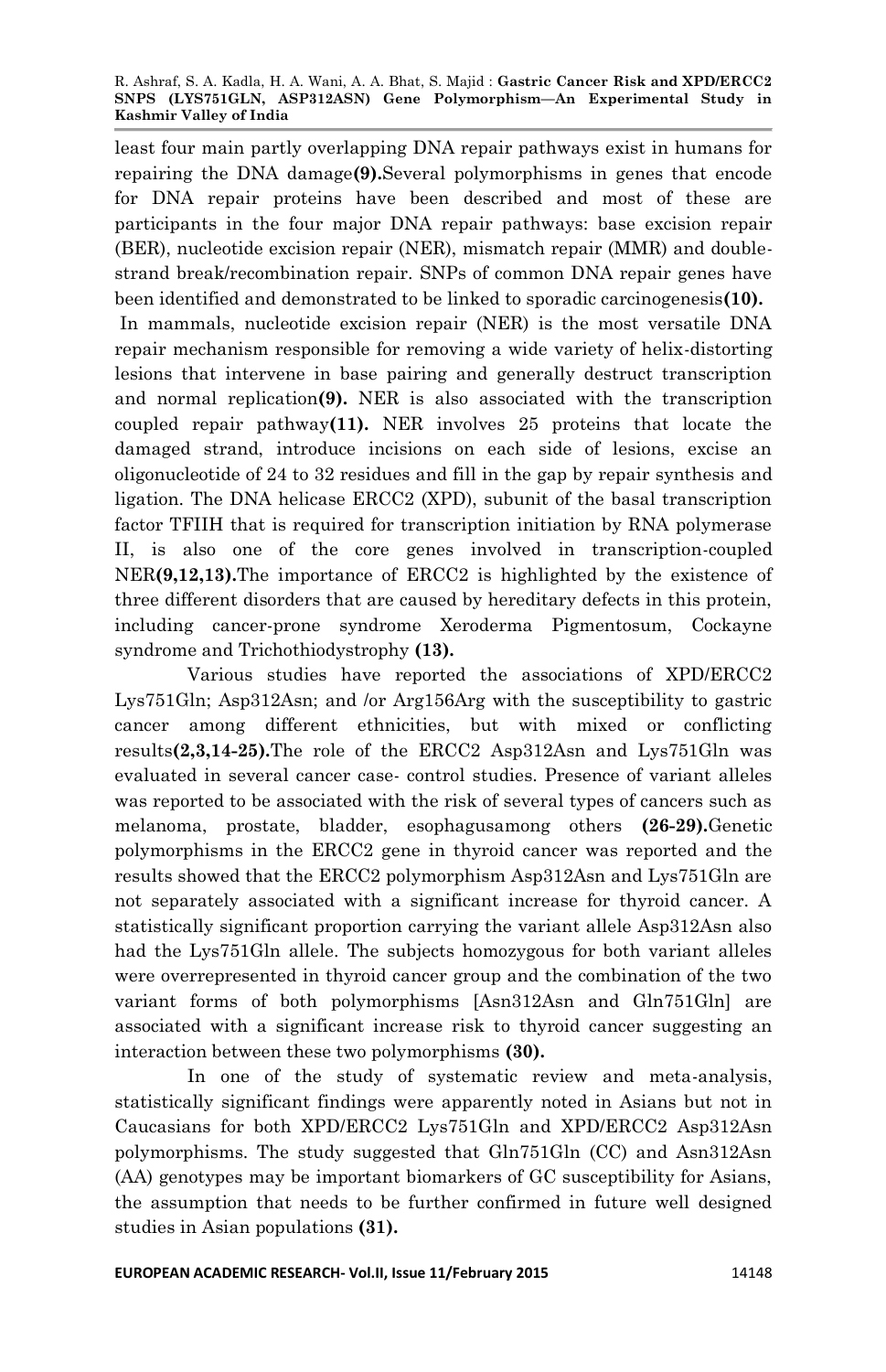### **Materials & Methods**

## **Study Population**

The research work was the hospital based case control study, undertaken in order to understand the etiology of gastric cancer (GC) in the North-Indian state of Kashmir  $(J&K)$  India. The study subjects in this hospital based casecontrol study included 100 histopathologically confirmed GC cases and equally matched for age & sex, apparently healthy, normal controls who were not having any previous history of the disease. The study was carried over a period of two and a half years from Aug 2012, in the Research Laboratories of Department of Biochemistry, Government Medical College /Shri Maharaja Hari Singh ji Hospital, Karan Nagar, Srinagar in collaboration with the Division of Gastroenterology & Hepatology GMC/S.M.H.S. Hospital Srinagar Kashmir after approval of the **s**tudy by the Ethical Clearance Committee of the Department of Biochemistry GMC Sgr. The study was designed in order to evaluate the role of XPD/ERCC2 (Lys751Gln and (Asp312Asn) gene polymorphism in GC.Association of various risk factors in GC, like smoking, dietary food habits and family history of the disease was also taken into consideration. Information on demographic characteristics, family history of cancer, lifestyle habits (smoking) and dietary factors was collected and properly maintained using a questionnaire. Blood samples of all the patients and controls were collected in 5ml properly labelled EDTA tubes, transported immediately and stored at -80 °C (until DNA extraction)

## **DNA Extraction**

Genomic DNA was extracted by kit method. The kit used was GeNeiTM supplied by MERCK SPECIALITIES PRIVATE LIMITED. Protocol followed was as per the kit instructions for the DNA Extraction from frozen blood. DNA extracted was qualitatively & quantitatively assessed by gel electrophoresis & and by measuring optical density at 260nm and 280 nm by double beam spectrophotometer.The ratio of 260/280nm was calculated and only those DNA samples for which the ratio was 1.7-1.9 were considered for the experimental use. DNA was alliqouted into three to four tubes so as to protect damage from freeze thawing and stored in -80<sup>o</sup>C Deep freezer until use.

## **Genotyping:**

For determining ERCC2 Lys751Gln and Asp312Asn polymorphisms, PCR was performed followed by RFLP analysis. DNA samples for A35931C polymorphism (Lys751Gln) in exon 23 were amplified with the follow primers, 5′-CCCTCTCCCTTTCCTCTGTTCTCTGC-3′ (upstream) and 5′- GGAACAGTGCAGGAGGGATGGG-3′ (downstream).The PCR was done in a 50-μL reaction containing 1× PCR buffer, 2.5 mmol/L MgCl2, 0.8 mmol/L deoxynucleotide triphosphate, 1.0 μmol/L of each primer, and 1.25 units of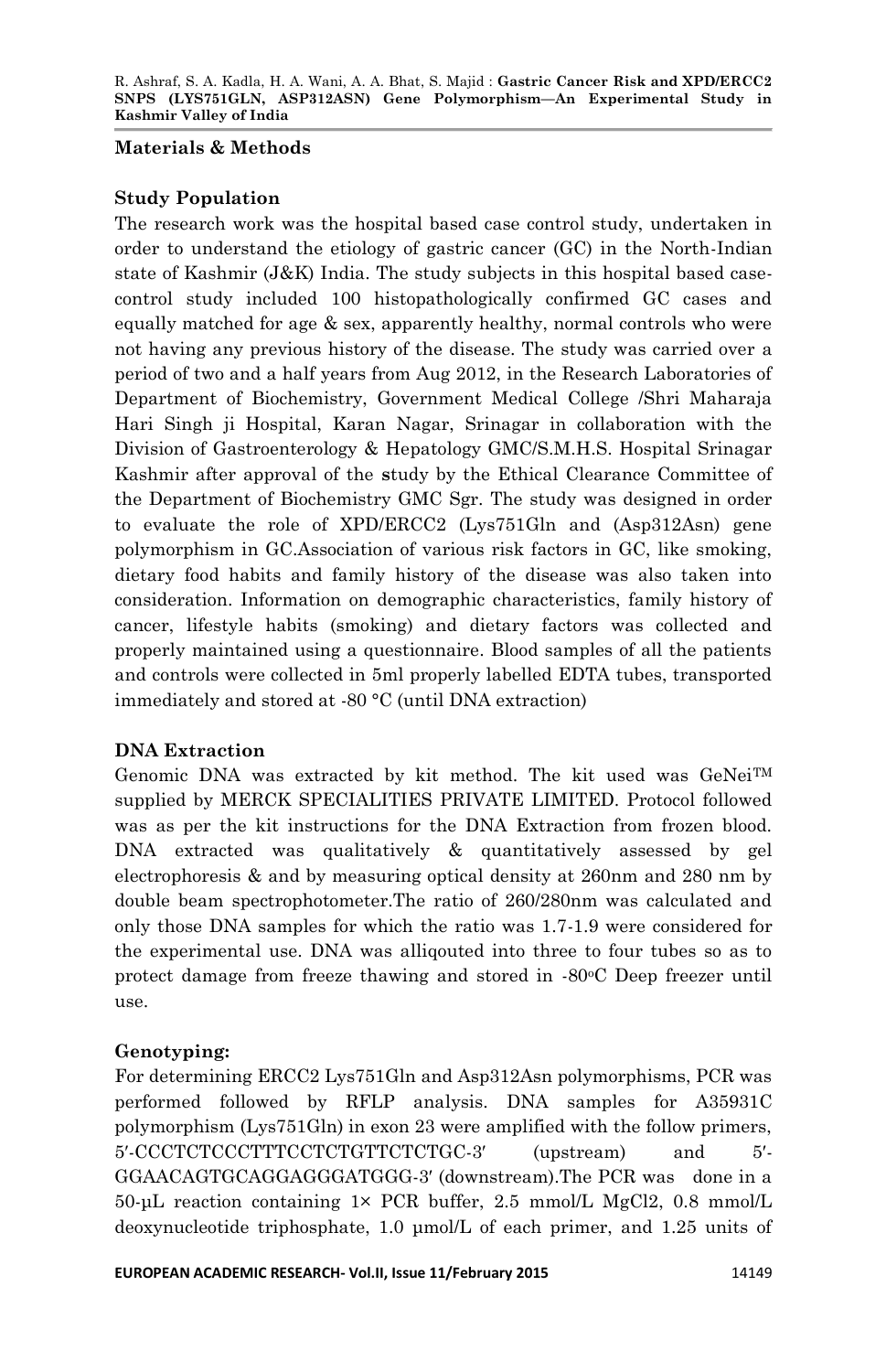AmpliTaq Gold (Applied Biosystems, Foster City, CA). PCR was performed with initial denaturation at 94°C for 7 minutes followed by 35 cycles of 30 seconds at 94°C,30 seconds at 62°C,30 seconds at 72°C and final extension step of 10 minutes at 72°C. Ten microliters of amplified fragment was digested with 5 units of PstI (Fermentas, Vilnius, Lithuania) for 90 minutes at 37°C.The fragments obtained were analyzed in a 2% agarose gel with ethidium bromide (0.5 mg/mL).The homozygous wild-type (Lys751) produced one restriction site (28 and 331 bp); whereas the homozygous variant allele (Gln751) produced three bands (28, 63 and 268 bp) and heterozygous (Lys/Gln) displayed all four bands (28,63,268 and 331 bp). The amplification fragment for G23591A polymorphism (Asp312Asn) in exon 10 was obtained with the primers, 5′-CTGTTGGTGGGTGCCCGTATCTGTTGGTCT-3′ (upstream) and 5′-TAATATCGGGGCTCACCCTGCAGCACTTCCT-3′ (downstream)**(32).**PCR was performed in 25 μl reaction mixtures containing 1.5 mM MgCl2, 0.2 mM deoxynucleotide triphosphates, 3% DMSO, 0.2 μM primers, 1 μg of template DNA, and 1.5 units of Taq polymerase in PCR buffer [10 mM Tris-HCl (pH 9.0 at 25°C), 50 mM KCl, and 0.1% Triton X-100 (Promega).PCR was performed with initial denaturation at 94°C for 4 minfollowed by 30 cycles of 30 s at 94°C, 30 s at 60°C, 60 s at 72°Cand then by a final extension step of 5 min at 72°C. The restriction analysis was done in which 10 µl of PCR product was digested with 5 units of Eco130I (Fermentas) for 120 minutes at 37°C. The fragments obtained were analyzed on a 2% agarose gel with ethidium bromide  $(0.5 \text{ mg/mL})$ . The homozygous wild-type allele (Asp312) produced one restriction site (245 and 506 b.p.); whereas the homozygous variant allele (Asn312) produced three bands (32, 245, and 474b.p.) and heterozygous (Asp/Asn) displayed all four bands (32, 245, 474 and 506 b.p. )**.**The Genotypic determinations were carried out in independent experiments strictly following the PCR conditions. Samples that failed to amplify were repeated and reanalyzed.

## **Statistical Analysis**

Corresponding data were tabulated and results were statistically analyzed. For gender data, subjects with gastric cancer and healthy control groups were compared by the chi-square  $(\chi^2)$  tests in contingency tables. Genotypic and allelic frequencies were compared between groups using the  $\chi^2$  test/Fishers exact test. Odds ratios (OR) and the 95% confidence interval (CI) were calculated using SPSS software version 20. A p- value of  $\leq 0.05$  was used as a criterion for statistical significance.

### **Results**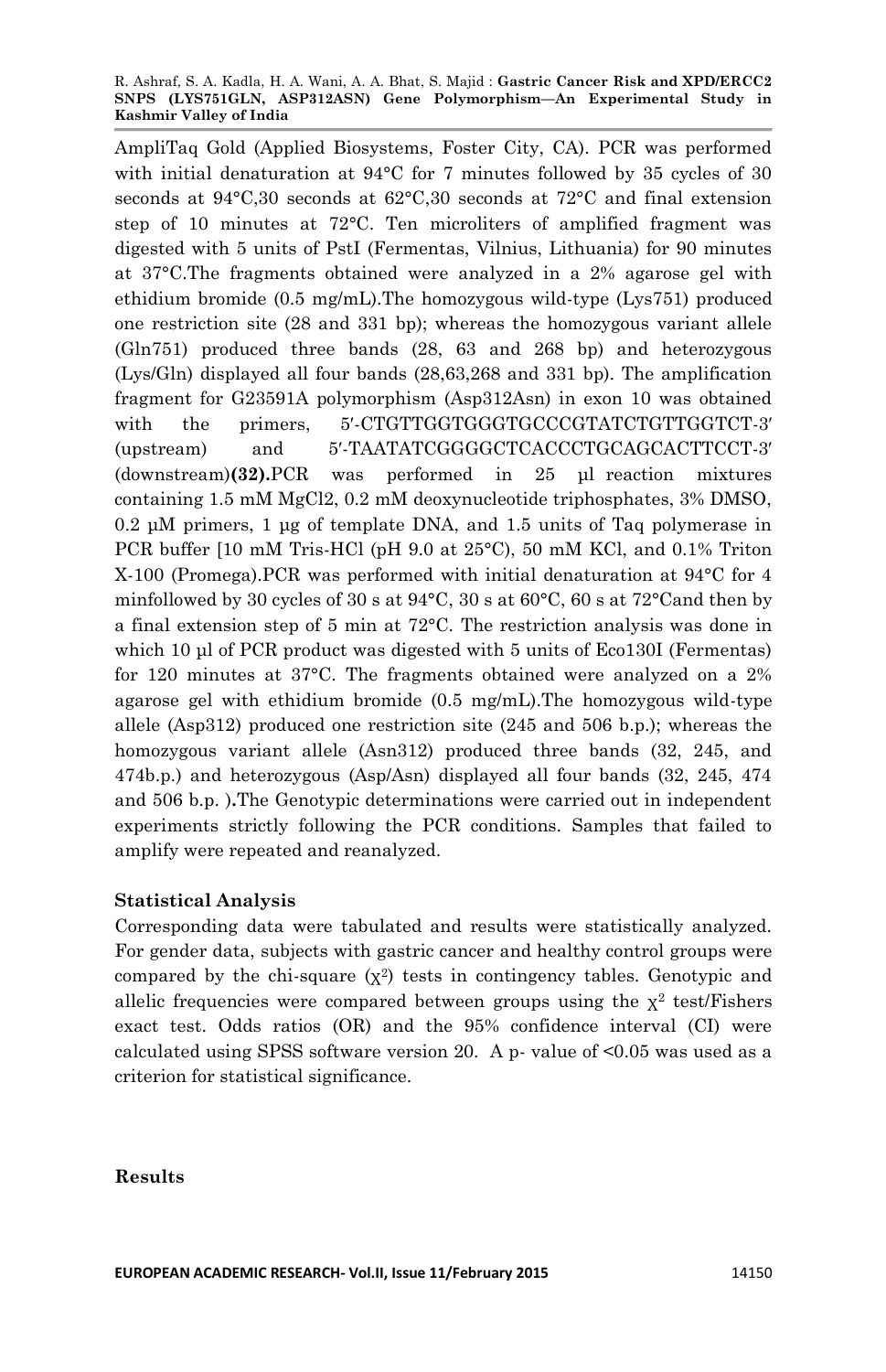Out of the 100 confirmed cases of GC, 72 were males and 28 were of female gender. Keeping in view the prevalence of GC in different age groups, the patients were categorized in 5 age groups of; 26-35 years/36-45 years/46- 55years/56-65years/66-75 years and 76-85 years. From the age group of 26-35 years & 36-45 years there were no male patients, whereas there were 2 females from 26-35 years  $\&$  2 from 36-45 age group. From the age group of 46-55 years there were 16 males and 10 females. From 56-65 years the number of GC cases was largest, at 32 for males and 14 females. It was second largest for males in the age group of 66-75 years the number of cases were 20 in this age group for males and 4 in the 76-85 years whereas no female GC cases were in these last two age groups 66-75 years & 76-85 years. Equal number of controls from each age group and gender were taken .The controls from each age group & gender taken, were healthy with no known history of any malignancy or any other disease. Consent was taken from both patients and control subjects during the recruitment of patients and subjects in the study. Complete information of the patients as per the questionnaire was obtained and recorded.

Majority of the GC patients in this study were in the age group of 56- 65 years with the largest number of males falling in this age group. Females under study were highest in the age group of 46-55 years. There were no males in the age groups of 26-35 years & 36-45 years; and no females in the age groups of 66-75 years & 76-85 years.

| ---------          |                              |                            |                                 |                              |
|--------------------|------------------------------|----------------------------|---------------------------------|------------------------------|
| <b>AGE (YEARS)</b> | <b>GC PATIENTS</b><br>(MALE) | <b>CONTROLS</b><br>(MALES) | <b>GC PATIENTS</b><br>(FEMALES) | <b>CONTROLS</b><br>(FEMALES) |
| 26-35              | $\mathbf{0}$                 | $\overline{0}$             | $\overline{2}$                  | $\overline{2}$               |
| 36-45              | $\mathbf{0}$                 | $\Omega$                   | $\overline{2}$                  | 2                            |
| $46 - 55$          | 16                           | 16                         | 10                              | 10                           |
| 56-65              | 32                           | 32                         | 14                              | 14                           |
| 66-75              | 20                           | 20                         | $\Omega$                        | $\mathbf{0}$                 |
| 76-85              | $\overline{4}$               | $\overline{4}$             | $\mathbf{0}$                    | $\mathbf{0}$                 |
| <b>TOTAL</b>       | 72                           | 72                         | 28                              | 28                           |

**Table 1: Number of Males & Females in GC Patients and Respective Controls.**

## **Risk Factors (Smoking**.)

As observed in the study, out of 72 male GC cases 65 were smokers and among them 51 were hooka smokers and least number were snuff smokers. Among the male controls, maximum number of subjects were non- smokers with 16 persons consuming smoke in the form of cigarettes and only 4 were hooka smokers. The females GC cases were 28, all of them being non-smokers. The female controls in the study were also non-smokers.

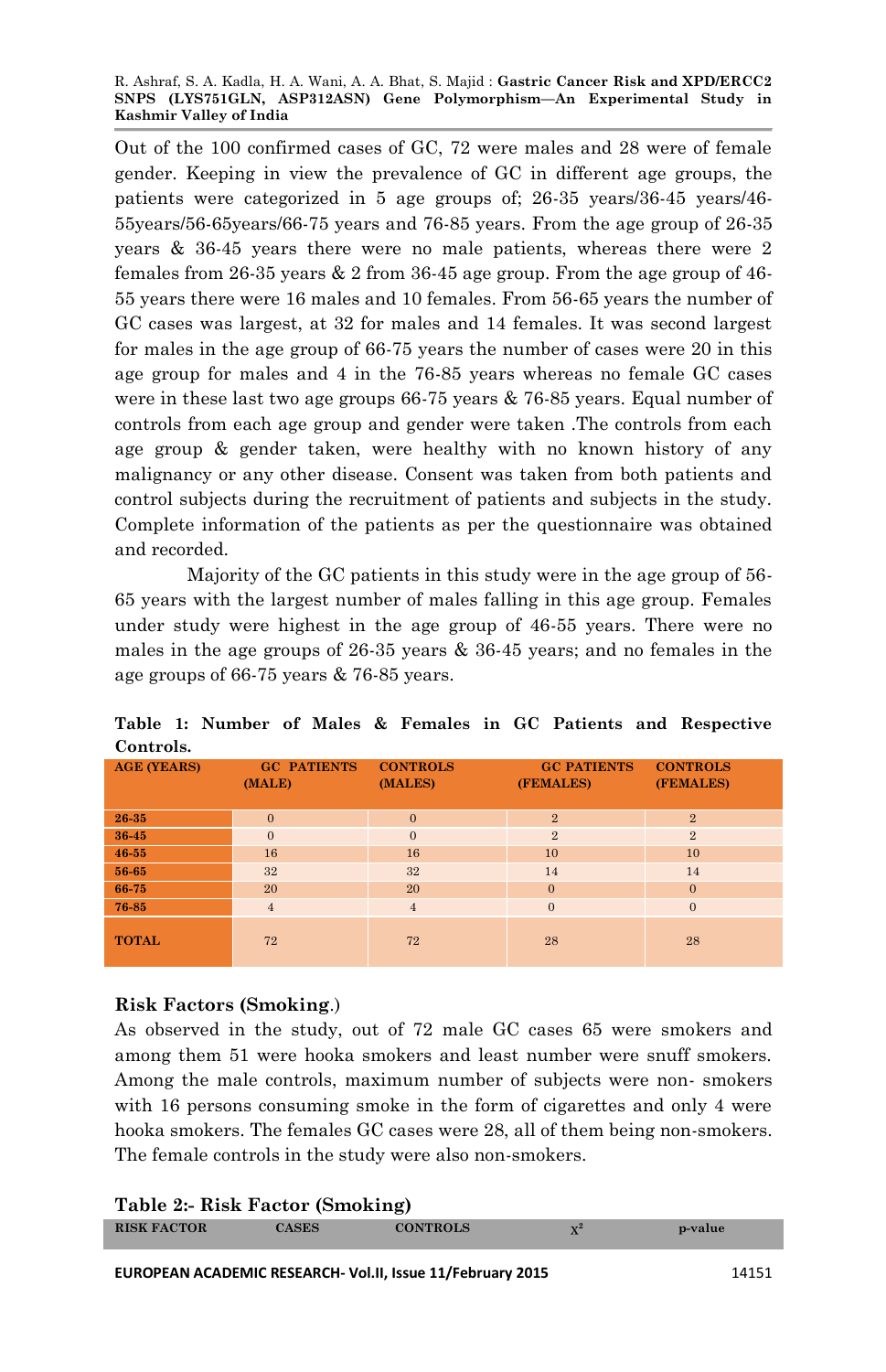R. Ashraf, S. A. Kadla, H. A. Wani, A. A. Bhat, S. Majid : **Gastric Cancer Risk and XPD/ERCC2 SNPS (LYS751GLN, ASP312ASN) Gene Polymorphism—An Experimental Study in Kashmir Valley of India**

| (SMOKING)          | $(n = 100)$ | $(n=100)$      |       |               |
|--------------------|-------------|----------------|-------|---------------|
| <b>HOOKA</b>       | 51          | $\overline{4}$ | 63.15 | $\leq 0.0001$ |
| <b>CIGERETTE</b>   | 10          | 16             |       |               |
| <b>SNUFF</b>       | 4           | $\mathbf{0}$   |       |               |
| <b>NON-SMOKERS</b> | 35          | 80             |       |               |

| <b>RISK FACTOR</b><br>(SMOKING) | <b>CASES</b><br>$(n=100)$ | <b>CONTROLS</b><br>$(n=100)$ | p-value       | O.R<br><b>(ODDS)</b><br>RATIO) | 95% C.I.<br><b>(CONFIDENCE)</b><br><b>INTERVAL</b> |
|---------------------------------|---------------------------|------------------------------|---------------|--------------------------------|----------------------------------------------------|
| <b>SMOKERS</b>                  | 65                        | 20                           | $\leq 0.0001$ | 7.429                          | 3.919 to 14.081                                    |
| <b>NON-SMOKERS</b>              | 35                        | 80                           |               |                                |                                                    |

Statistically significant findings were noted in the GC patients who were smokers with a p-value of  $\leq 0.0001$ ; $\chi^2$ =63.15;O.R. =7.427 and 3.919to 14.081 of 95%C.I.,suggesting a strong correlation between smoking and the risk of GC.

### **Dietary/Risk Factors:**

Various dietary factorswere considered in the study. Both male and female GC patients consumed about 400-600ml of the salt tea daily. Besides this the intake of preserved dried foods as well as the consumption of too much of spices/ chillies in the diet of cases as well as controls were included in the study. The sun-dried vegetables were also consumed by cases as well as took high amount of spices/ chillies in their diet. Family history of the cases as well as controls was taken into consideration.Majority of the patients from both males and females in cases as well as controls did not had any significant family history of the disease.

| <b>Dietary Factors</b>      | Cases<br>$(n=100)$ | Controls<br>$(n=100)$ | <b>Fishers</b><br>Exact<br>Test | <b>O.R.</b><br>(Odds<br>Ratio) | 95% C.I.<br>(Confidence<br>Intervals) |
|-----------------------------|--------------------|-----------------------|---------------------------------|--------------------------------|---------------------------------------|
| <b>1. SALT TEA</b>          |                    |                       |                                 |                                |                                       |
| $(1 cup=100 ml)$            |                    |                       |                                 |                                |                                       |
| a) 5-10cups/day             | 39                 | 28                    | 0.134                           | 1.644                          | 0.90 to 2.976                         |
| b) 2-4cups/day              | 61                 | 72                    |                                 |                                |                                       |
| 2. PRESERVED DRIED FOODS    |                    |                       |                                 |                                |                                       |
|                             |                    |                       |                                 |                                |                                       |
| a)Yes                       | 89                 | 41                    | $\leq 0.0001$                   | 11.643                         | 5.542 to 24.46                        |
| b)No                        | 11                 | 59                    |                                 |                                |                                       |
| 3.SPICES/CHILLIES           |                    |                       |                                 |                                |                                       |
|                             |                    |                       |                                 |                                |                                       |
| a) High                     | 57                 | 37                    | 0.007                           | 2.257                          | 1.28 to 3.979                         |
| b) Moderate                 | 43                 | 63                    |                                 |                                |                                       |
| 4. FAMILY<br><b>HISTORY</b> |                    |                       | 0.029                           | -                              |                                       |
| a)Yes                       | 6                  | $\theta$              |                                 |                                |                                       |
| b)No                        | 94                 | 100                   |                                 |                                |                                       |

#### **Table 3:-Dietary/Risk Factors**

Statistically significant values were obtained for the GC patients who took preserved dried foods in their diet with Fishers exact test of ≤0.0001 which is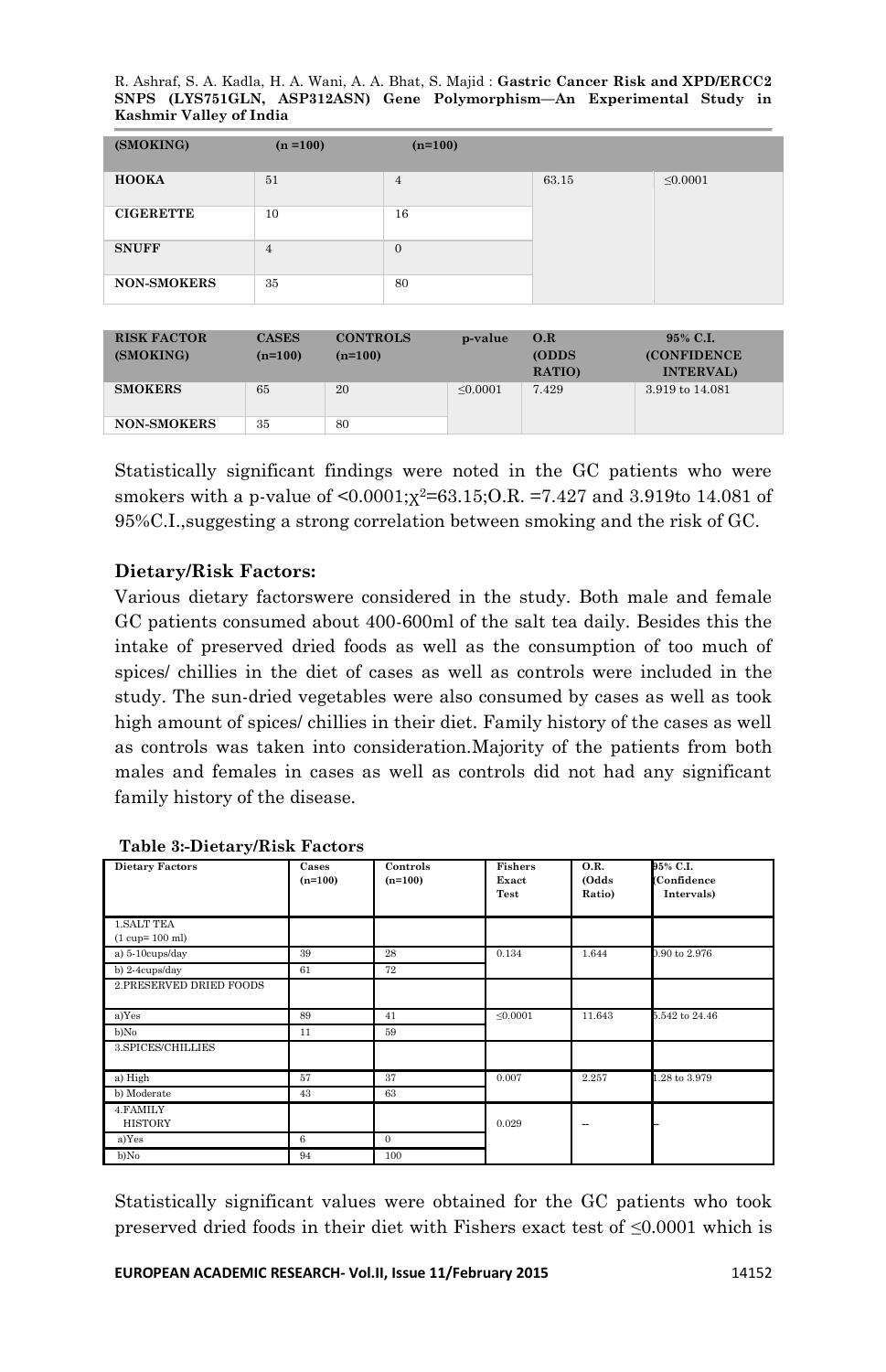statistically highly significant. O.R. calculated was 11.643 with 5.542 to 24.46 of 95%C.I. Inclusion of high amount of spices/ chillies among the patients was also statistically significant, with Fishers exact test of 0.007. O.R. calculated was 2.257 and 95% C.I. calculated was 1.28 to 3.979. Family history of the patients as well as the controls was not there, only 6 patients had family history of any type of cancer which too is statistically significant with Fishers exact test of 0.029. The consumption of salt tea by the GC patients was found to be statistically insignificant with Fishers exact test of 0.134; O.R of 1.644& 95% C.I. of 0.90 to 2.976 respectively.

| Table 4. Genotypic & Allelic Frequencies of ERCC2 Gene Codon 751 among |  |
|------------------------------------------------------------------------|--|
| Cases & Controls and Their Association with Risk of Gastric Cancer.    |  |

| <b>ERCC2 GENE</b>        | <b>Variants</b> | Cases<br>$(n=100)$ | Control<br>$(n=100)$ | Fishers<br>Exact | O.R.<br>(Odds | 95% C.I.<br>(Confidence) | $x^2$<br>(p-value) |
|--------------------------|-----------------|--------------------|----------------------|------------------|---------------|--------------------------|--------------------|
| (CODON751)               |                 |                    |                      | test             | Ratio)        | Interval)                |                    |
| Genotypic<br>Frequency   | Lys/Lys         | 69                 | 92                   | 0.001            | 0.197         | 0.070to0.555             | 16.85(≤0.0001      |
|                          | Lys/Gln         | 19                 | 5                    | 1.00             | 0.950         | 0.191to4.722             |                    |
|                          | Gln/Gln         | 12                 | 3                    | 0.007            | 0.188         | 0.051to0.690             |                    |
| <b>Allelic Frequency</b> | Lys             | 157(78.5)          | 189(94.5)            |                  |               |                          |                    |
|                          | Gln             | 43(21.5)           | 11(5.5)              | < 0.0001         | 0.213         | 0.106to0.426             |                    |

The genotypic frequencies of ERCC2 gene of codon 751 showed a significant difference between cases and the controls  $(x^2 = 16.85 \text{ p} \le 0.0001)$  which is statistically very significant. The Lys/Lys homozygous wild type was found in both the cases and controls with a frequency of 69% cases Vs 92% in controls. Heterozygous Lys/Gln variant was found in most of cases as compared to controls with 19% in cases vs. 5% in controls. The homozygous Gln/Gln variant was similarly found in most cases with 12% vs 3% in controls. Allelic frequencies revealed statistically significant excess of Gln allele in cases as compared to controls and a low percentage of Lys allele in cases as compared in controls (Fishers exact test =  $\leq 0.0001$ , OR = 0.213, 95% CI 0.106to0.426)

**Table 5. Genotypic & Allelic Frequencies of ERCC2 Gene Codon 312 among Cases & Controls and Their Association with Risk of Gastric Cancer.**

| ERCC <sub>2</sub><br><b>GENE</b><br>(CODON<br>312) | <b>Variants</b> | Cases<br>$(n=100)$ | Controls<br>$(n=100)$ | <b>Fishers</b><br>Exact<br>test | O.R.  | 95% C.L.             | $x^2$<br>(p-value) |
|----------------------------------------------------|-----------------|--------------------|-----------------------|---------------------------------|-------|----------------------|--------------------|
| Genotypic<br>Frequency                             | Asp/Asp         | 73                 | 89                    | 0.039                           | 0.389 | 0.166<br>to<br>0.910 |                    |
|                                                    | Asp/Asn         | 19                 | 9                     | 0.690                           | 0.528 | $0.093$ to<br>3.00   | 8.75               |
|                                                    | Asn/Asn         | 8                  | $\overline{2}$        | 0.048                           | 0.205 | $0.042$ to<br>0.996  | (0.013)            |
| Allelic<br>Frequency                               | Asp             | 165                | 187                   | 0.001                           | 0.384 | $0.218$ to<br>0.675  |                    |
|                                                    | Asn             | 46                 | 20                    |                                 |       |                      |                    |

The genotypic frequencies of ERCC2 gene of codon 312 showed a difference between cases and the controls ( $\chi^2$  8.75 p value of 0.013) which being less than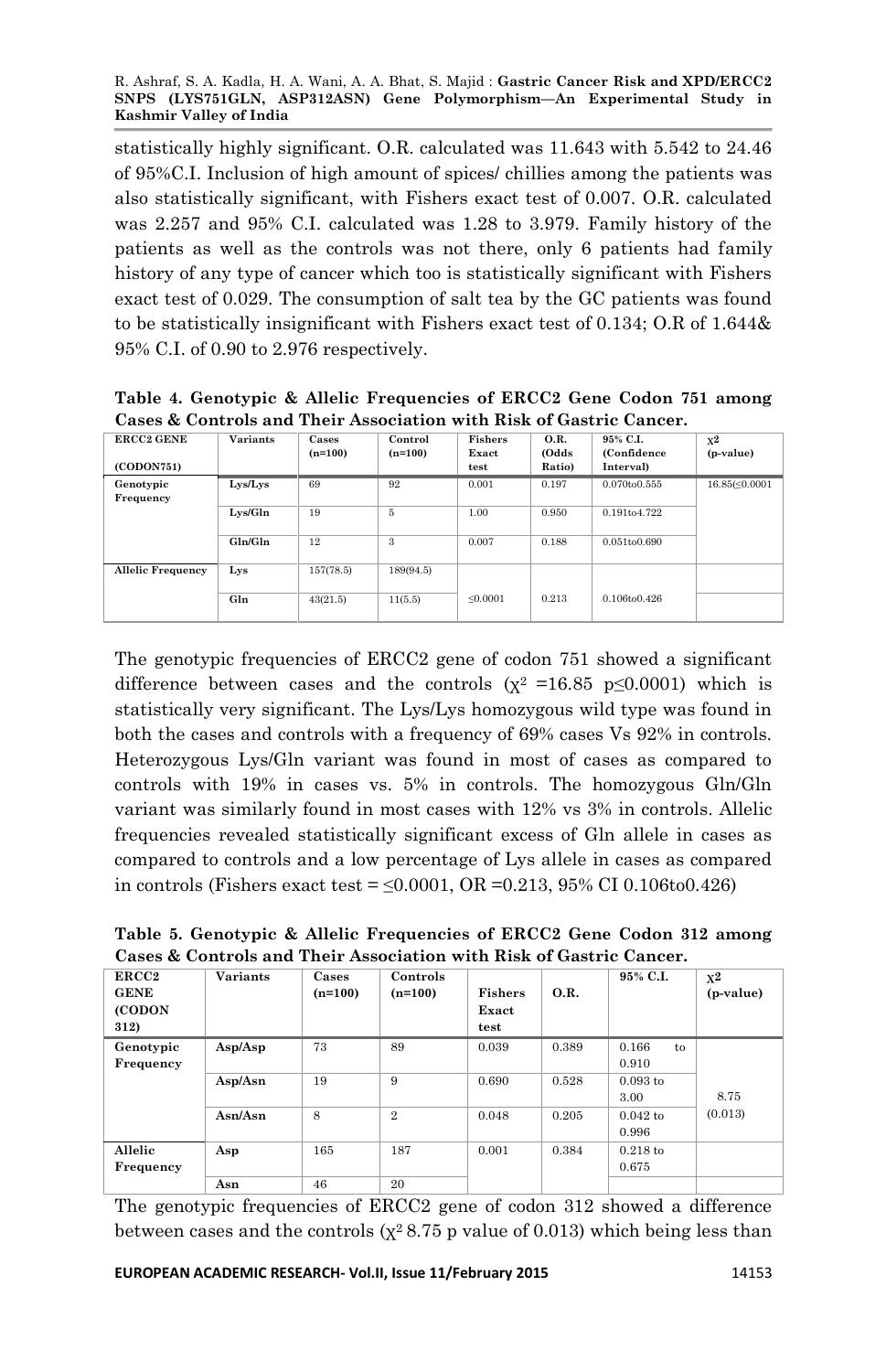0.05 is statistically significant. The Asp/Asp homozygous wild type was found in both the cases and controls with a frequency of 73% cases Vs 89% in controls. Heterozygous Asp/Asn variant was found in most of cases as compared to controls with 19% in cases vs. 9% in controls which was statistically insignificant. The homozygous Asn/Asn variant was similarly found in most cases with 8% vs 2% in controls. Allelic frequencies revealed statistically significant excess of Asn allele in cases as compared to controls and a low percentage of Asp allele in cases as compared in controls (Fishers exact test =  $0.001$ ,  $O.R = 0.384$ ,  $95\%$  C.I =  $0.218$  to 0.675).

## **Discussion**

In our case-control study, SNPs in the ERCC2 gene Codon Lys751Gln and codon Asp312Asn and their association with the risk of GC in Kashmiri population of India was investigated in 100 GC cases and 100 normal controls. Polymorphism assessed was present in both the codons. Each polymorphism in the 751 codon of the human ERCC2 gene was composed of the following genotypes – the wild type or polymorphic variant type with different RFLP size distributions. Lys/Lys was the homozygous wild type allele; Lys/Gln the heterozygous variant whereas Gln/Gln represents the homozygous mutant. Out of these the homozygous wild type Lys/Lys was found in 69 of cases and higher in the control group with 92, but was statistically significant. Heterozygous variant Lys/Gln though was found to be higher in cases than in the controls with 19 GC cases and 5 controls but was found to be statistically insignificant ,whereas the homozygous mutant Gln/Gln was significantly higher in cases with 12 GC cases as compared to 3 controls which is again statistically significant.The genotypic frequencies of ERCC2 gene of codon 751 showed a significant difference between cases and the controls  $(x^2 = 16.85 \text{ p} \le 0.0001)$  which is statistically very significant suggesting that SNP in the codon 751 that results in Lys to Gln substitution may be associated with the risk of GC in the Kashmiri population of J&K India. Allelic frequencies revealed statistically significant excess of Gln allele in cases as compared to controls and a low percentage of Lys allele in cases as compared in controls. In all the three variant forms the Lys/Lys homozygous wild type was taken as a referent category.

Polymorphism in codon 312 of the ERCC2 gene was composed of the genotypes; Asp/Asp the homozygous wild type found in both cases as well as controls with 73% in cases vs 89% in controls which again being higher in controls than in the cases but was statistically significant. Heterozygous variant Asp/Asn was though higher in cases than in the controls with 19% of GC cases vs 9% controls but was statistically insignificant,whereas the homozygous mutant type Asn/Asn was found higher in cases than in the controls with 8% of GC cases vs 2% controls and is statistically significant.For this codon also the genotypic frequencies showed statistical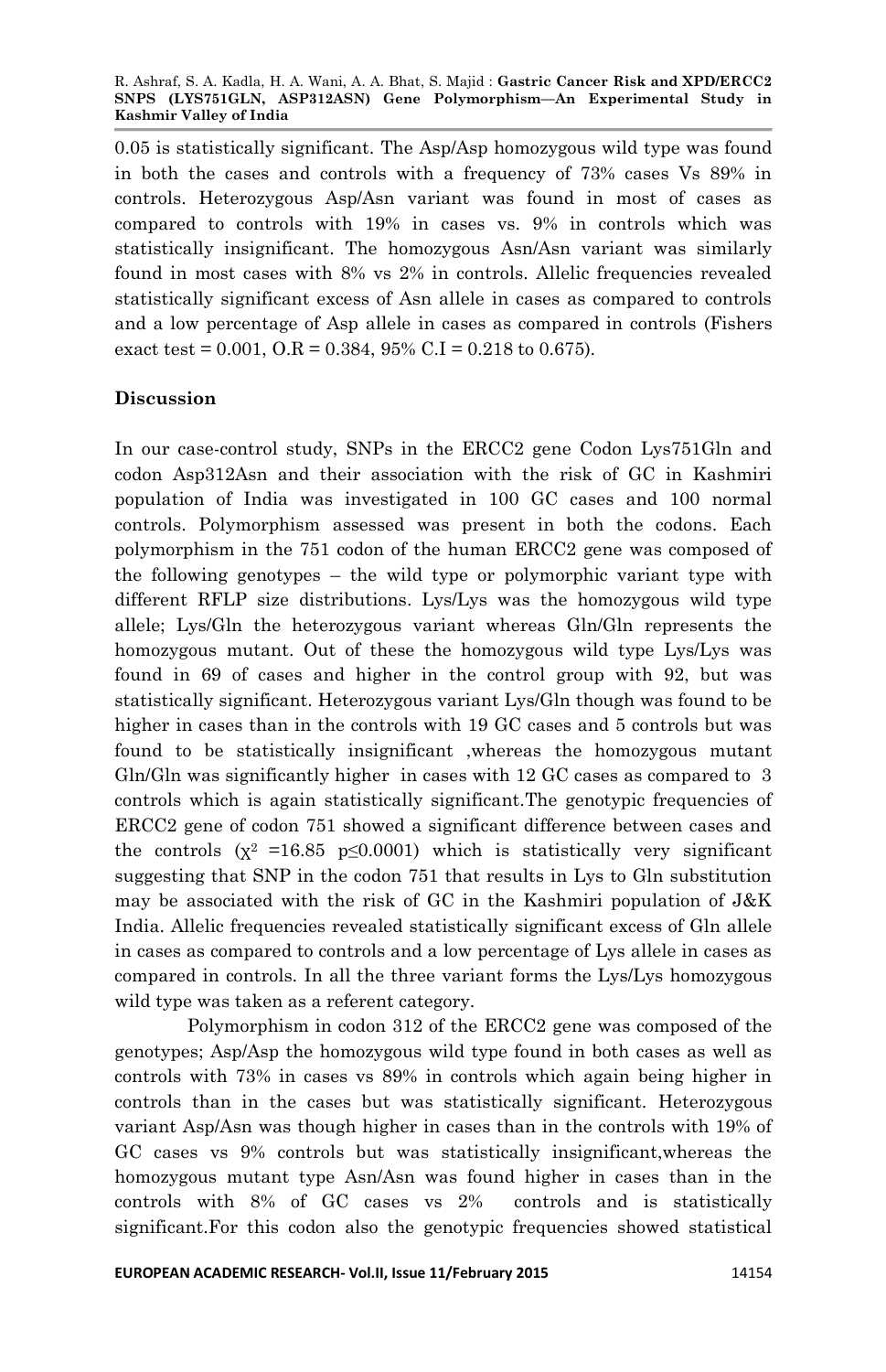difference between cases and controls ( $\chi$ 2 = 8.75 ; p-Value = 0.013) which being statistically significant, thereby, suggesting that the polymorphism in this codon may also be associated with the risk of GC in the Kashmiri population of J&K India. Allelic frequencies revealed excess of Asn in cases as compared to controls, whereas Asp allele was predominant in controls as compared in cases. For this codon also the homozygous wild type Asp/Asp was taken as a referent category.

The present study also included the role of various factors such as smoking and dietary factors that may be associated with the risk of GC in Kashmir. Smoking increases the risk of developing gastric cancer significantly, from 40% increased risk for current smokers to 82% increase for heavy smokers.Based on solid evidence, smoking is associated with an increased risk of stomach cancer **(33-35).**In the present studythere was a large number of GC cases, consuming smoke in the form of hooka 51% cases vs 4% controls ; cigarette smokers were higher in controls than in the cases 10% cases vs 16% controls;whereas there were only a small percentage of snuff smokers 4% case vs 0% controls. Overall the number of smokers in cases was higher than in the controls with 65% cases vs 20% controls. The number of non-smokers in the control group was higher as compared in the cases with 35% in cases vs 80% controls. This was statistically very significant,suggesting a strong correlation between the GC and smoking.

Dietary factors are thought to contribute to the large international variation in GC rates**(36).**The excess intake of hot salted tea , consumption of dried leafy vegetables, pickled vegetables, dried smoked fish, dried raw food, spice cakes (wur), use of red chillies are some of the distinctive dietary habits for the increased risk of GC in Kashmir**(37,38).**Our study included GC cases and controls both relishing the intake of the traditional salt tea which was statistically insignificant,suggesting that the intake of salt tea does not contribute to the incidence of GC in Kashmir. Dried foods were consumed by both the cases as well as controls with 89% cases vs 41% controls consuming dried foods in their diet. Among the non-consumers of the dried foods the number was higher in controls than in the cases with 11% cases vs 59% controls. This was found to be statistically very significant, suggesting that the intake of various dried foods can be an important risk factor in GC among the Kashmiri population. The intake of high amount of spices/chillies in the diet was found to be high in the cases than in the controls with 57% cases vs 37% controls, whereas very less or moderate amount of spices/chillies were consumed by a large proportion of controls than the cases with 43% cases vs 63% controls; which again was found to be statistically significant. Family history of cases as well as controls was also taken into consideration. Among the cases there were only 6 cases who had the family history of the GC or any other malignancy whereas maximum number of cases had no family history of the disease or any other malignancy. All the controls did not had any family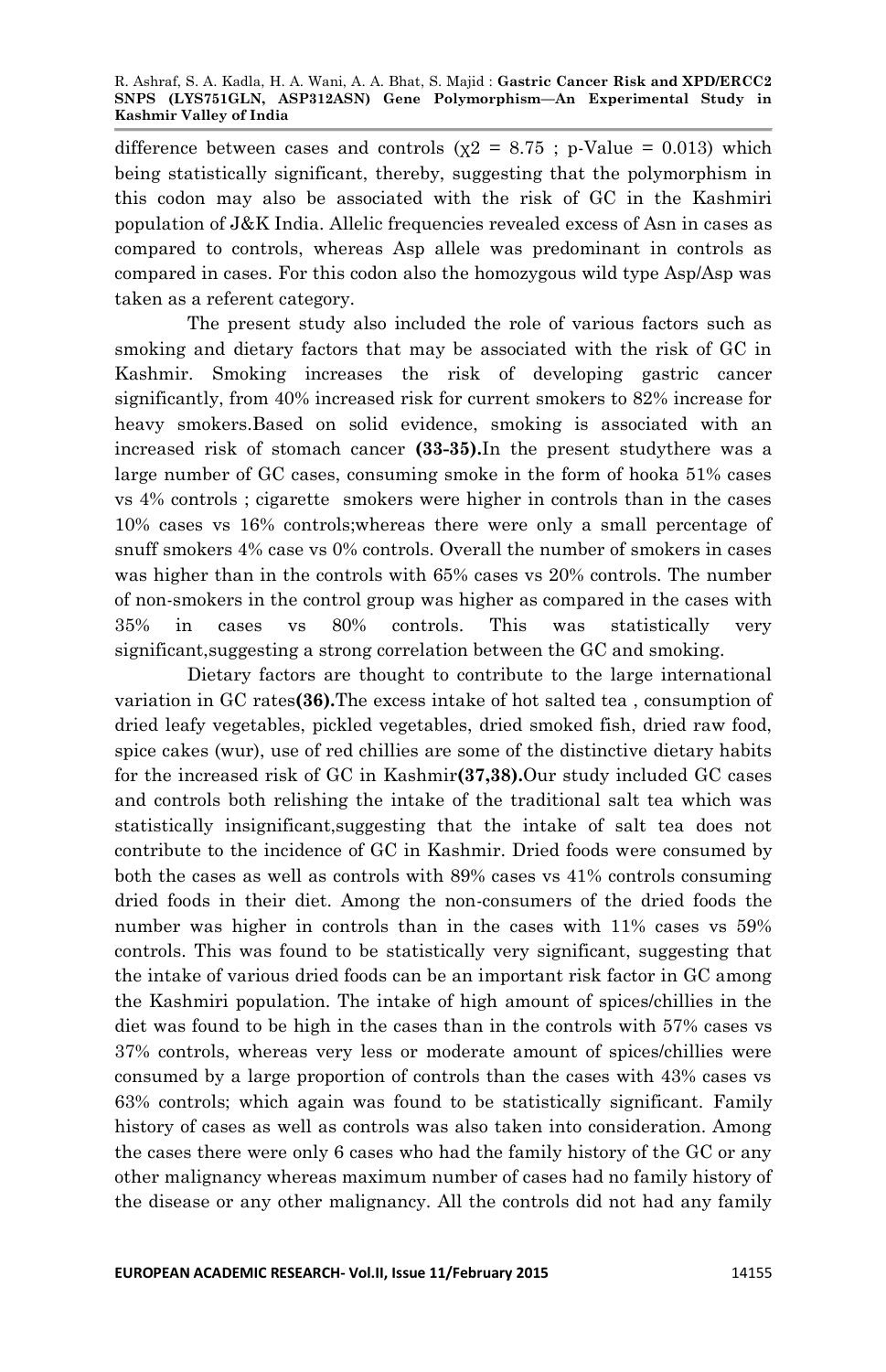history of any malignancy and were apparently healthy. Statistically this was also found to be significant.

### **Conclusion**

ERCC2 also known as the Xeroderma pigmentosum complementation group D, XPD, is one of the core genes involved in transcription- coupled NER pathway and its functional polymorphisms may be associated with the risk of different types of cancers. Several SNPs have been identified in the ERCC2 gene. Among them, polymorphism in the codon 751 results in a Lys to Gln substitution whereas polymorphism in the codon 312 results in Asp to Asn substitution. As these polymorphisms have been found to be associated with an increased risk of several types of cancers, the present study was also undertaken in order to see the possible role of ERCC2 gene polymorphism in the GC cases of Kashmiri population of J&K India. Two polymorphisms were investigated Lys751Lys and Asp312Asn. Besides the role of various risk factors like the smoking, family history and dietary factors was also considered in order to evaluate the role of these dietary/risk factors in the association of GC risk.

This is the first study reporting the association of SNPs in ERCC2 gene in the risk of GC in the Kashmiri population of J&K. Our data suggest an elevated risk of GC in individuals with the ERCC2 Lys751Gln and Asp312Asn polymorphisms, particularly the Lys751Gln polymorphism in the Kashmiri population of J&K India. The magnitude and statistical significance of Asp312Asn polymorphism was smaller and weaker than the Lys751Gln polymorphism. The study also revealed the role of various risk factors in GC. Among the associated risk factors, as has been documented in various studies and as per the results obtained from this study, Smoking was found to be associated with the risk of GC. Another significant finding in the current study was the role of various dietary habits that are peculiar to the Kashmiri population like preserved dried foods, too much of spices/chillies in the diet, statistically significant results were obtained suggesting these dietary factors to be associated with the risk of GC. The study being the first to report the association of ERCC2 gene polymorphisms in the GC risk in Kashmir, the results need to be further assessed and confirmed on a larger case-control study.

### **REFERENCES**

1. Huang WY, Chow WH, Rothman N,Lissowska J, Llaca V, Yeager M, et al. Selected DNA repair polymorphisms and gastric cancer in Poland. Carcinogenesis, 2005; 26 (8): 1354–1359.

2.Lou Y, Song QB, He XM, et al.(2006).Association of single nucleotide polymorphism in DNA repair gene XPD with gastric cancer in Han population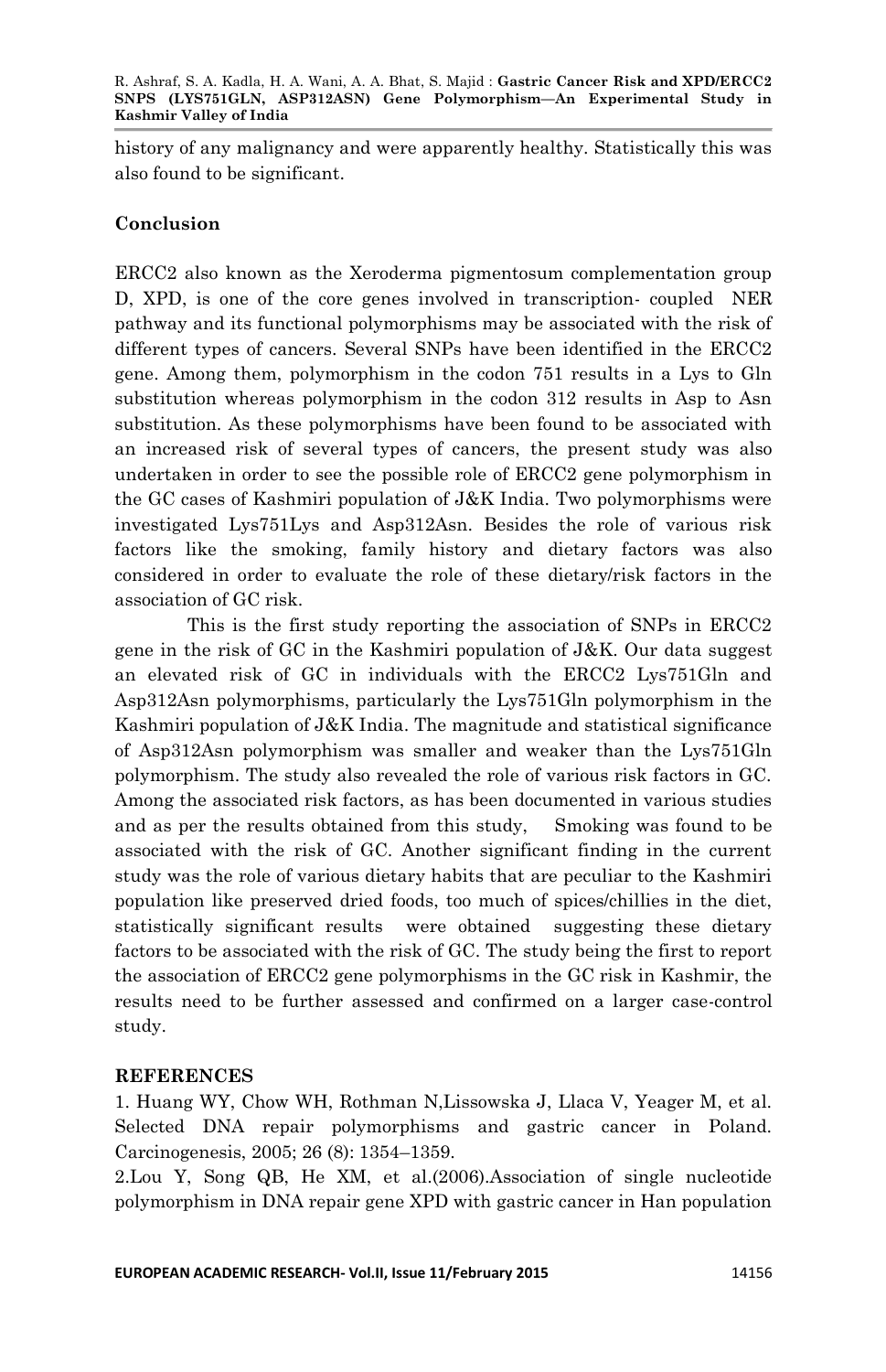R. Ashraf, S. A. Kadla, H. A. Wani, A. A. Bhat, S. Majid : **Gastric Cancer Risk and XPD/ERCC2 SNPS (LYS751GLN, ASP312ASN) Gene Polymorphism—An Experimental Study in Kashmir Valley of India**

from northeast region of China. Shi Jie Hua Ren Xiao Hua Za Zhi,2006; 14 (32): 3143–3146.

3. Ye W, Kumar R, Bacova G, Lagergren J, Hemminki K, Nyre'nO.The XPD 751Gln allele is associated with an increased risk for esophageal adenocarcinoma: a population-based case-control study in Sweden.Carcinogenesis 2006; 27 (9): 1835–1841.

4. Rao DN, Ganesh B. Estimate of cancer incidence in India in 1991. Indian J Cancer 1998; 35(1):10–8.

5. Sharma A, Radhakrishnan V. Gastric cancer in India. Indian J Med PaediatrOncol2011;32(1):12–6.

6. Pavithran K, Doval DC, Pandey KK. Gastric cancer in India. Gastric Cancer 2002; 5(4):240–3.

7. Khuroo MS, Zargar SA, Mahajan R, Banday MA. High incidence of oesophageal and gastric cancer in Kashmir in a population with special personal and dietary habits. Gut 1992;33(1):11–5.

8.Rasool MT, Lone MM, Wani ML, Afroz F, Zaffar S, Mohib-ulHaq M. Cancer in Kashmir, India: Burden and pattern of disease. J Can Res Ther 2012;8(2):243–6.

9.Hoeijmakers J.H. Genome maintenance mechanisms for preventing cancer. Nature 2001;411, 366-374.

10.Miller M.C 3rd, Mohrenweiser HW, Bell DA, Genetic variability in susceptibility and response to toxicants. Toxicol Lett 2001;120(1-3):269-280.

11.Friedberg EC. How nucleotide excision repair protects against cancer. Nat. Rev Cancer 2001; 1:22-33.

12.Ronen A, Glickman BW. Human DNA repair genes. Environ Mol Mutagen 2001; 37:241-83.

13.Lehmann, A.R. The Xeroderma pigmentosum group D (XPD): one gene, two functions, three diseases. Genes Dev 2001; 15, 15-23.

14.Ruzzo A, Canestrari E, Maltese P, Pizzagalli F, Graziano F, Santini D, et al. Polymorphisms in genes involved in DNA repair and metabolism of xenobiotics in individual susceptibility to sporadic diffuse gastric cancer. ClinChem Lab Med,2007; 45 (7): 822–828.

15. Zhou RM, Li Y, Wang N, Dong XJ, Zhang XJ, et al. Correlation between single nucleotide polymorphism of DNA repair gene XPD and the risks of esophageal squamous cell carcinoma and gastric cardiac adenocarcinoma. Zhong Liu,2007; 27 (2): 118–122.

16. Capellá G, Pera G, Sala N,Agudo A, Rico F, et al.DNA repair polymorphisms and the risk of stomach adenocarcinoma and severe chronic gastritis in the EPIC-EURGAST study. Int J Epidemiol2008; 37 (6): 1316– 1325.

17.Doecke J, Zhao Z.Z, Pandeya N, Sadeghi S, Stark M, Green A.C, et al. Australian Cancer Study. Polymorphisms in MGMT and DNA repair genes and the risk of esophageal adenocarcinom. Int J Cancer,2008 123 (1): 174– 180.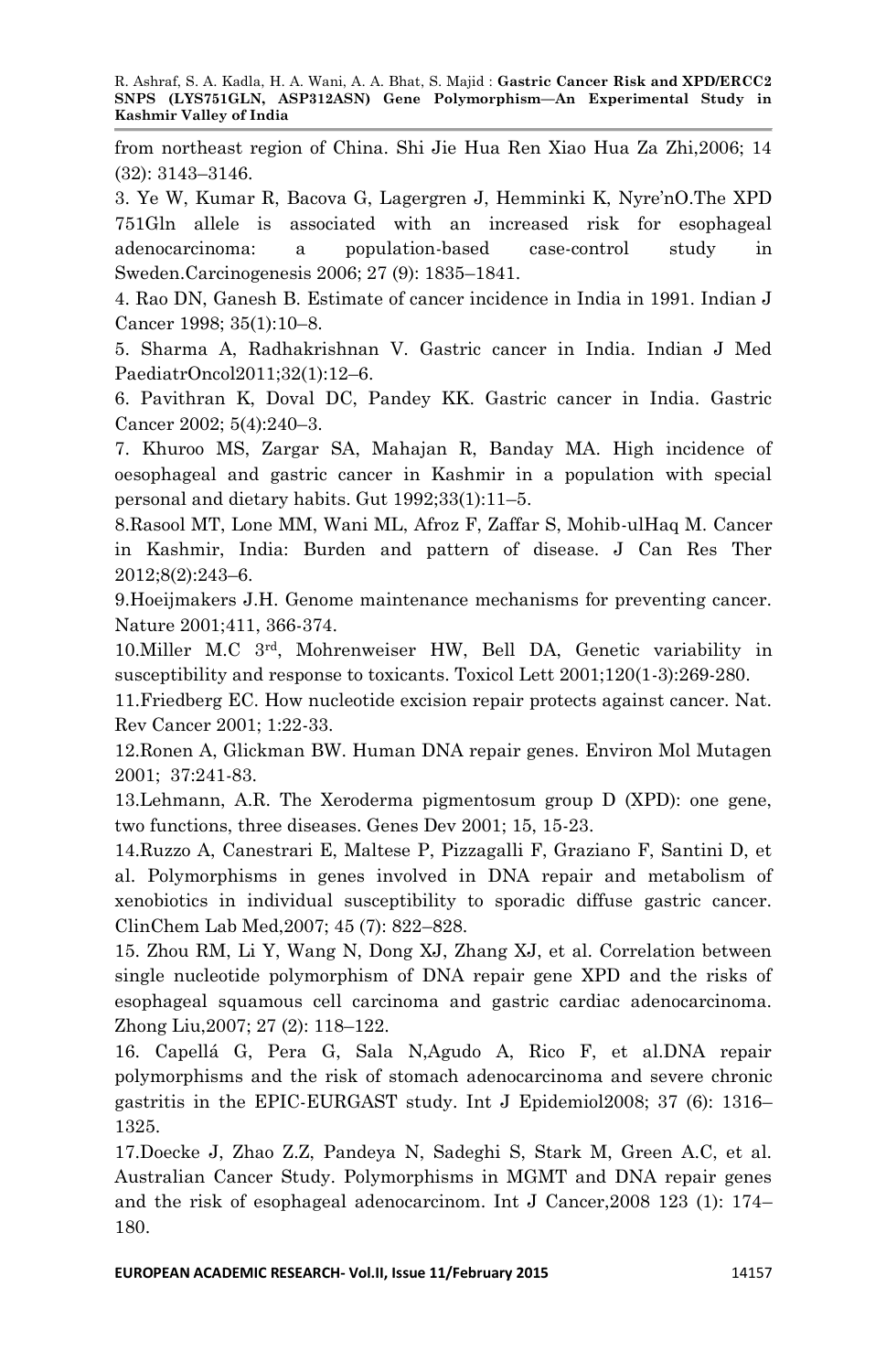18. Zhang C.Z, Chen Z.P, Xu C.Q, Ning T, Li D.P, Hou R.P .Correlation of XPD gene with susceptibility to gastric cancer. Ai Zheng,2009 28 (11): 1163– 1167.

19. Canbay E, Agachan B, Gulluoglu M, Isbir T, Balik E, Yamaner et al. Possible associations of APE1 polymorphism with susceptibility and HOGG1 polymorphism with prognosis in gastric cancer. Anticancer Res, 2010;30 (4): 1359–1364.

20. Long XD, Ma Y, Huang Y.Z, Yi Y, Liang Q.X, Ma A.M, et al. Genetic polymorphisms in DNA repair genes XPC, XPD, and XRCC4, and susceptibility to Helicobacter pylori infection-related gastric antrum adenocarcinoma in Guangxi population. China. Mol Carcinog,2010 49 (6): 611–618.

21. Palli D, Polidoro S, D'Errico M, Saieva C, Guarrera S, , Calcagnile A.S, et al. Polymorphic DNA repair and metabolic genes: a multigenic study on gastric cancer. Mutagenesis, 2010;25 (6): 569–575.

22. Deng SL, Chen M, Chen W, Lu w, Huang HL, et al. Association of DNA repair gene polymorphisms with genetic susceptibility to gastric cancer.2010; 2(6):569-575.

23. Chen Z, Zhang C, Xu C, Li K, Hou R, Li D, Cheng X .Effects of selected genetic polymorphisms in xeroderma pigmentosum complementary group D on gastric cancer. MolBiol Rep, 2011;38 (3): 1507–1513.

24. Engin AB, Karahalil B, Engin A, Karakaya AE. DNA repair enzyme polymorphisms and oxidative stress in a Turkish population with gastric carcinoma. MolBiol Rep 2011;38(8):1507-1513.

25. Yuan T, Deng S, Chen M, Chen W, Lu W, Huang H, Xia J. Association of DNA repair gene XRCC1 and XPD polymorphisms with genetic susceptibility to gastric cancer in a Chinese population. Cancer Epidemiol,2011; 35 (2): 170– 174.

26.Tomescu D, Kavanagh G, Ha T, Campbell H, Melton DW. Nucleotide excision repair gene XPD polymorphisms and genetic predisposition to melanoma. Carcinogenesis 2001;22:403-8.

27. Rybicki BA, Conti DV, Moreira A, Cicek M, Casey G Witte JS. DNA repair gene XRCC1 and XPD polymorphisms and risk of prostate cancer. Cancer Epidemiol Biomarkers Prev 2004;13:23-9.

28. Stern MC, Johnson LR, Bell DA, Taylor JA. XPD codon 751 polymorphism; metabolism genes, smoking and bladder cancer risk. Cancer Epidemiol Biomarkers Prev 2002;11:1004-11.

29. Yu HP, Wang XL, Sun X, et al. Polymorphisms in the DNA repair gene XPD and susceptibility to esophageal squamous cell carcinoma. Cancer Genet Cytogene 2004; 154:10-5.

30. Silva SN, Gil OM, Oliveira VC, Cabral MN et al. Association of polymorphisms in ERCC2 gene with non-familial thyroid cancer risk. Cancer Epidemiol Biomarkers Prev 2005; 14: 2407-2412.